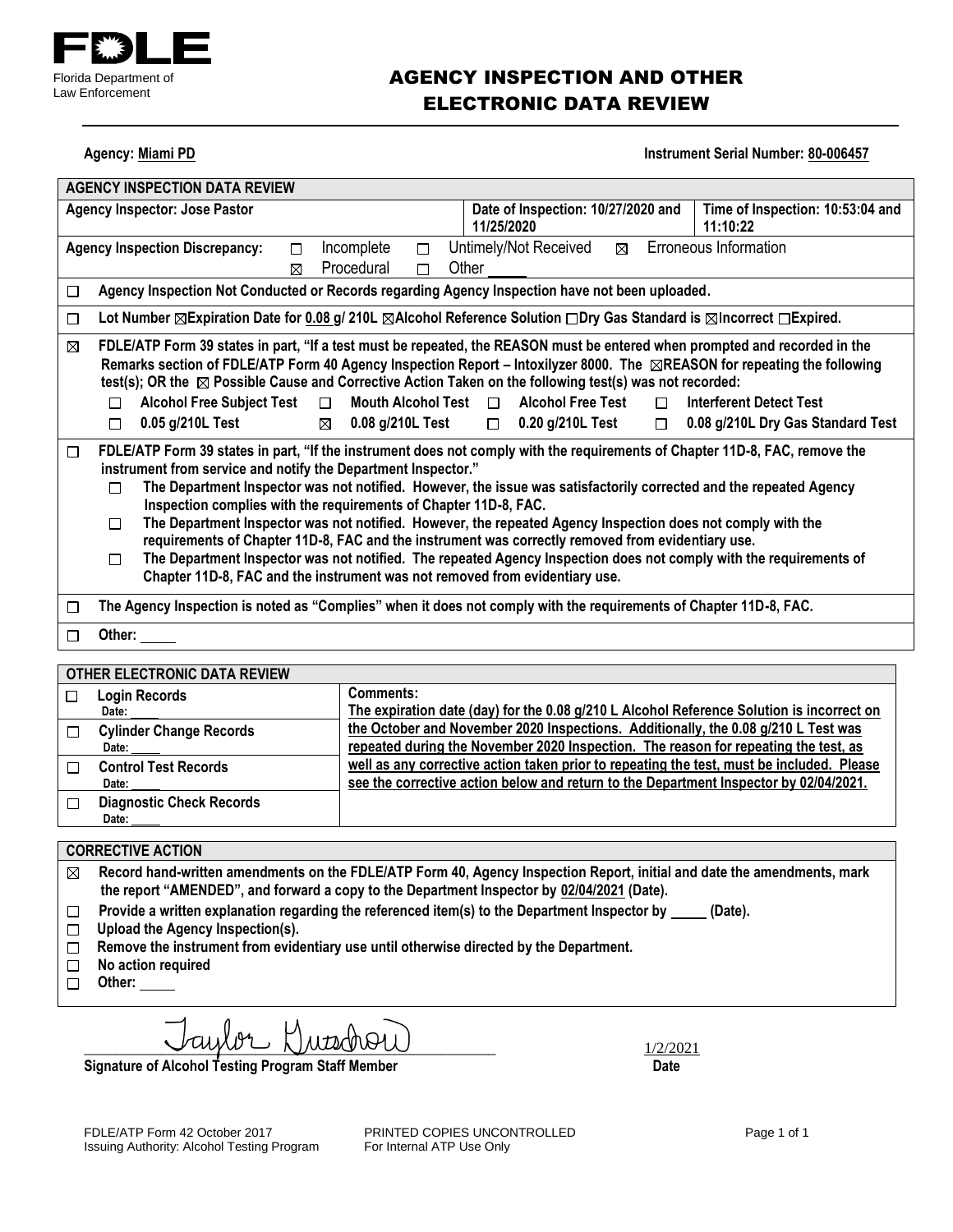# Florida Department of Law Enforcement **Alcohol Testing Program**

### AGENCY INSPECTION REPORT - INTOXILYZER 8000

Agency: MIAMI PD Time of Inspection: 11:10

Date of Inspection: 11/25/2020

Serial Number: 80-006457 Software: 8100.27

| Check or Test                               | YES | NO |
|---------------------------------------------|-----|----|
| Date and/or Time Adjusted                   |     |    |
|                                             |     | No |
| Diagnostic Check (Pre-Inspection): OK       |     |    |
|                                             | Yes |    |
| Alcohol Free Subject Test: 0.000            |     |    |
|                                             | Yes |    |
| Mouth Alcohol Test: Slope Not Met           |     |    |
|                                             | Yes |    |
| Interferent Detect Test: Interferent Detect |     |    |
|                                             | Yes |    |
| Diagnostic Check (Post-Inspection): OK      |     |    |
|                                             | Yes |    |

| Alcohol Free<br>Test<br>(q/210L) | $0.05g/210L$ Test<br>(q/210L)<br>Lot#:201910D<br>Exp: 10/22/2021 | $0.08q/210L$ Test<br>(g/210L)<br>Lot#:201908B<br>Exp: 08/20/2021<br>07591282 | $0.20g/210L$ Test<br>(q/210L)<br>Lot#:201902C<br>Exp: 02/20/2021 | $0.08$ q/210L<br>Dry Gas Std Test<br>(q/210L)<br>Lot#: 989917<br>Exp: $07/25/2021$ |
|----------------------------------|------------------------------------------------------------------|------------------------------------------------------------------------------|------------------------------------------------------------------|------------------------------------------------------------------------------------|
| 0.000                            | 0.055                                                            | 0.075<br>0.084                                                               | 0.198                                                            | 0.080                                                                              |
| 0.000                            | 0.051                                                            | <b>INT</b><br>0.084                                                          | 0.195                                                            | 0.078                                                                              |
| 0.000                            | 0.052                                                            | 0.083                                                                        | 0.196                                                            | 0.082                                                                              |

Number of Simulators Used: 5

Remarks:

arks:<br>sAMPLE 2 READING 0.019. 08: Interferent Detect. inlet t outlet were not completed to complete<br>Seal. Push in till click to complete seal. Prisons

Amended 1/28/21 SP5542

The above instrument complies  $(X)$  does not comply  $(X)$ ) with Chapter 11D-8, FAC.

I certify that I hold a valid Florida Department of Law Enforcement Agency Inspector Permit and that I performed this inspection in accordance with the provisions of Chapter 11D-8, FAC.

 $753$ JOSE F PASTOR Stgnature-and Printed Name 11/25/2020

Date

FDLE/ATP Form 40 - March 2004